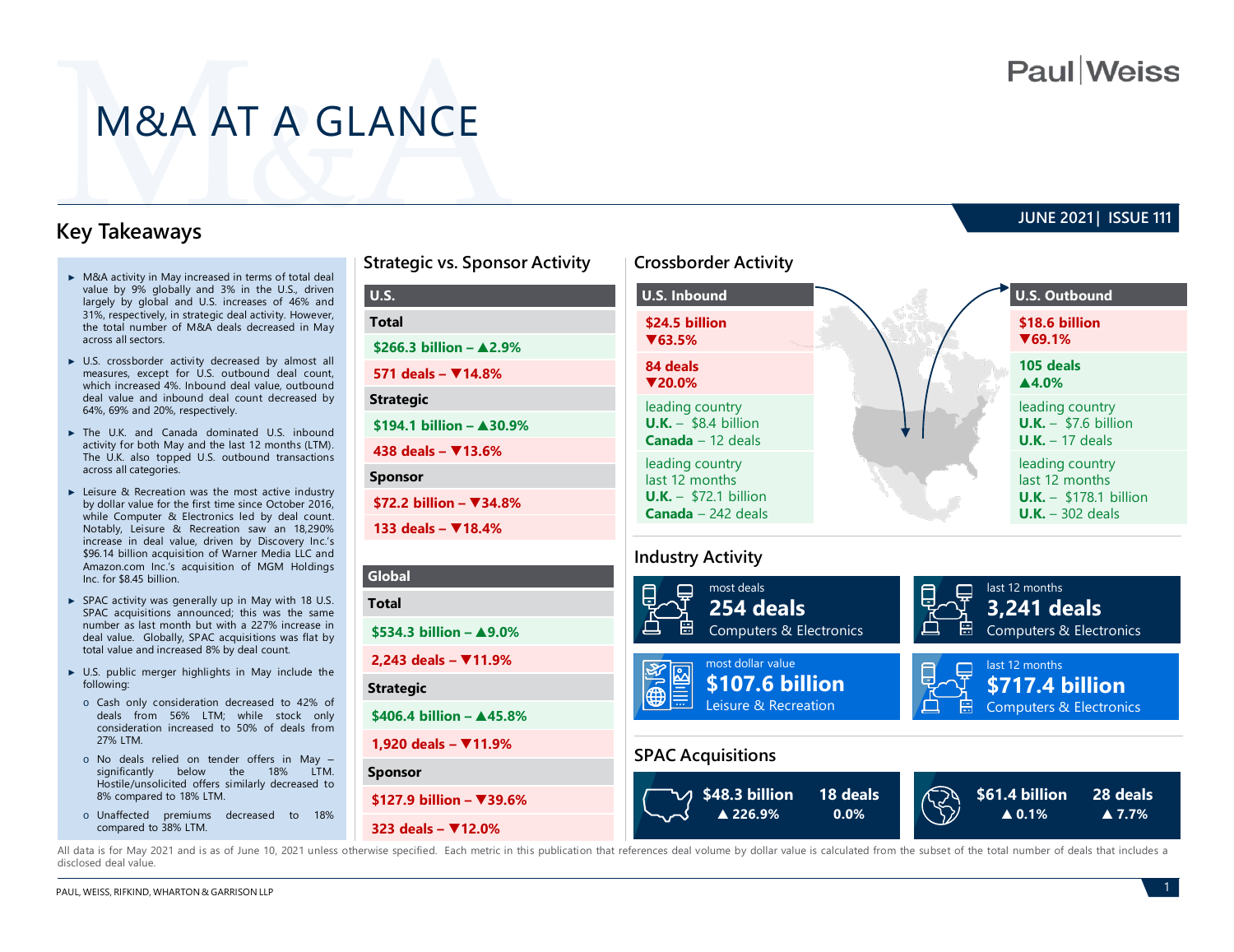## M&A at a Glance





### **Most Active U.S. Target Industries1**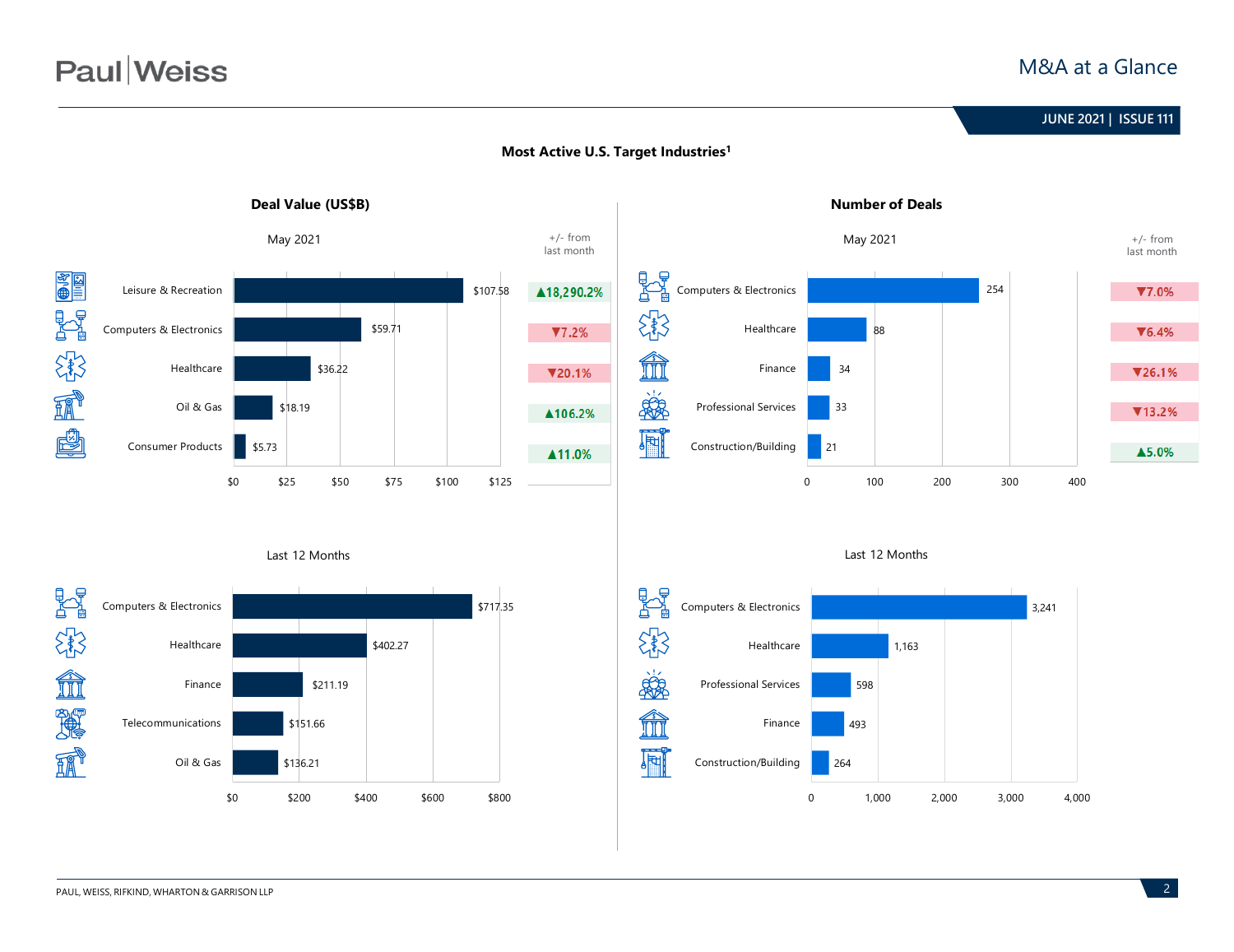



#### **Average Break Fees as % of Equity Value2**

#### **Average Break Fees as % of Equity Value3,4 U.S. Public Merger Go-Shop Provisions4**

|                                  | <b>May 2021</b> | <b>Last 12 Months</b> |
|----------------------------------|-----------------|-----------------------|
| Target Break Fee for All Mergers | 5.Z             | 3.5                   |

|                                                                          | <b>May 2021</b> | <b>Last 12 Months</b> |
|--------------------------------------------------------------------------|-----------------|-----------------------|
| Reverse Break Fee for All Mergers <sup>5</sup>                           | 5.5             | 5.5                   |
| Reverse Break Fee for Mergers Involving Financial<br>Buyers <sup>6</sup> | 5.3             | 6.3                   |
| Reverse Break Fee for Mergers Involving Strategic<br>Buyers'             | 5.6             | 4.8                   |

|                                                                                                     | <b>May 2021</b> | <b>Last 12 Months</b> |
|-----------------------------------------------------------------------------------------------------|-----------------|-----------------------|
| % of Mergers with Go-Shops                                                                          | 8.3             | 8.4                   |
| % of Mergers Involving Financial Buyers with Go-<br>Shops <sup>8</sup>                              | 50.0            | 26.3                  |
| % of Mergers Involving Strategic Buyers with Go-<br>Shops <sup>9</sup>                              | 0.0             | 1.9                   |
| Avg. Go-Shop Window (in Days) for All Mergers<br>with Go-Shops <sup>10</sup>                        | 40.0            | 36.8                  |
| Avg. Go-Shop Window (in Days) for Mergers<br>Involving Financial Buyers with Go-Shops <sup>11</sup> | 40.0            | 36.5                  |
| Avg. Go-Shop Window (in Days) for Mergers<br>Involving Strategic Buyers with Go-Shops <sup>12</sup> | N/A             | 38.0                  |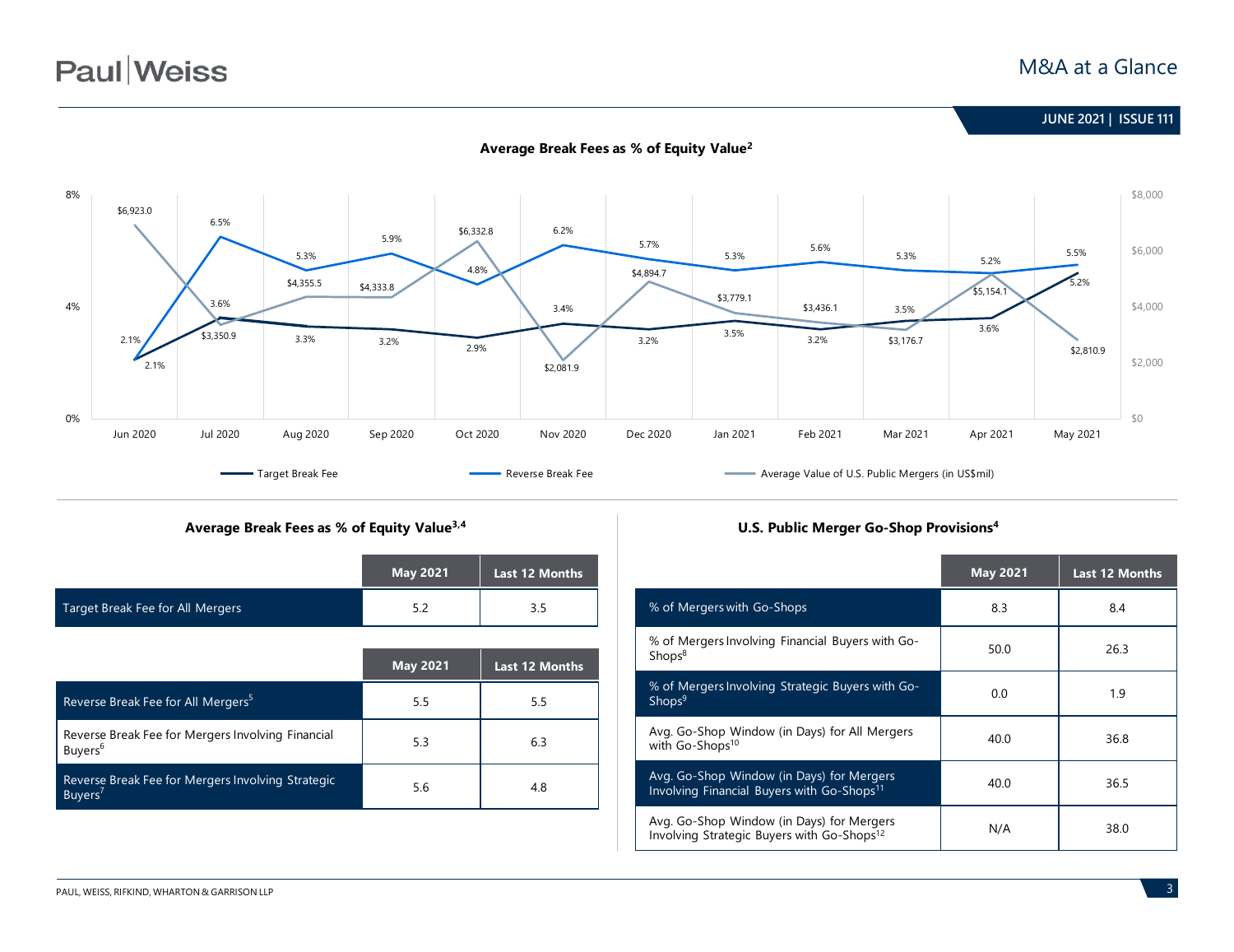

### Form of Consideration as % of U.S. Public Mergers<sup>13</sup>

**55.9%**

**Tender Offers as % of U.S. Public Mergers Unaffected Premium %14,15**

| May 2021       | 0.0  |
|----------------|------|
| Last 12 Months | 18.2 |

#### **Hostile/Unsolicited Offers as % of U.S. Public Mergers14**

| May 2021       | . .     |
|----------------|---------|
| Last 12 Months | 17<br>. |

| May 2021       | 18.4 |
|----------------|------|
| Last 12 Months | 37.9 |

#### **Total Target Adviser Fee(s) as % of Equity Value**

| May 2021       |   |
|----------------|---|
| Last 12 Months | . |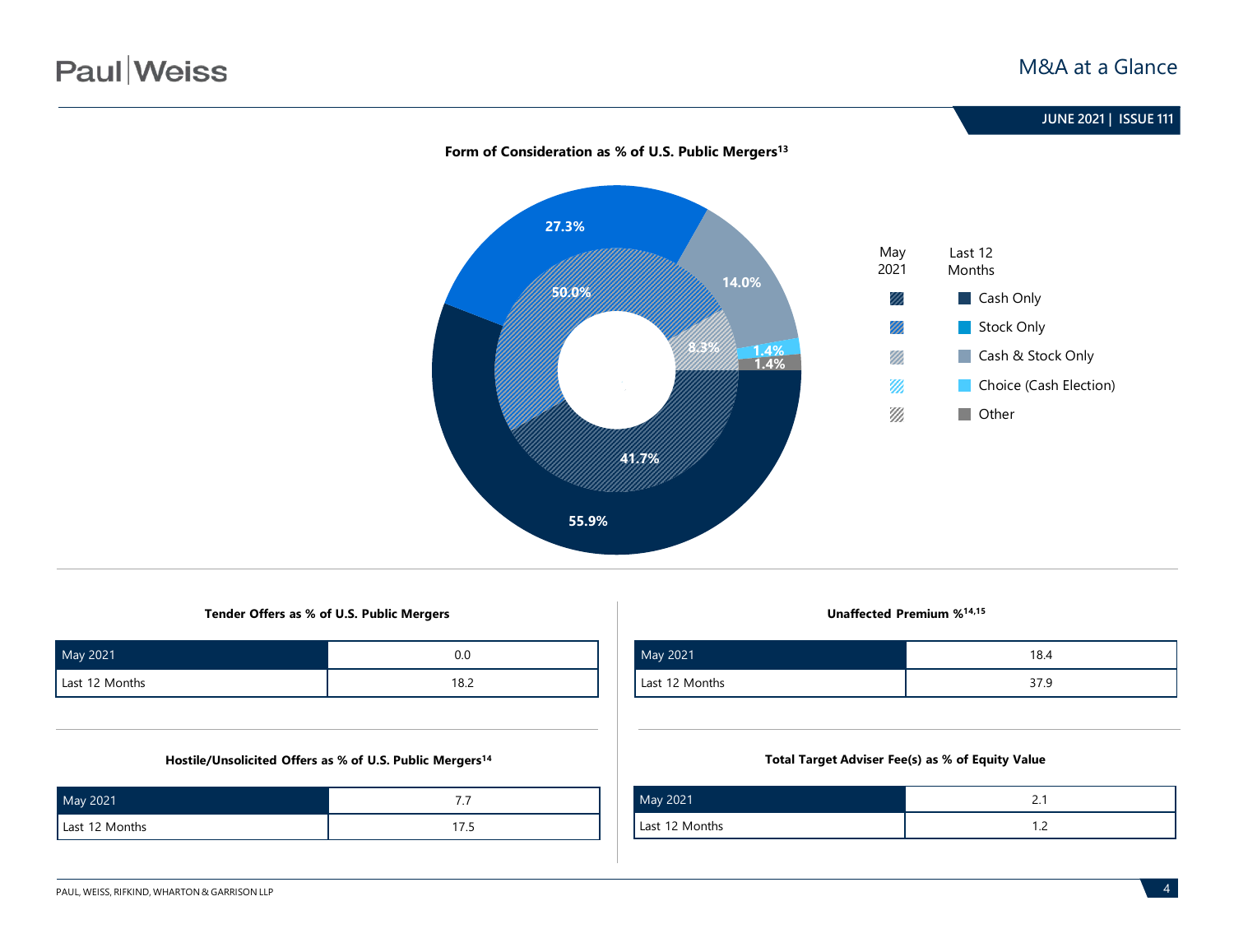

#### **Top 5 Countries of Origin for Inbound U.S. Crossborder Transactions**



Deal Value (US\$B)

**Top 5 Countries of Destination for Outbound U.S. Crossborder Transactions**





81 76

Canada Israel

France & India<sup>19</sup>



152

0 80 160 240 320

PAUL, WEISS, RIFKIND, WHARTON & GARRISON LLP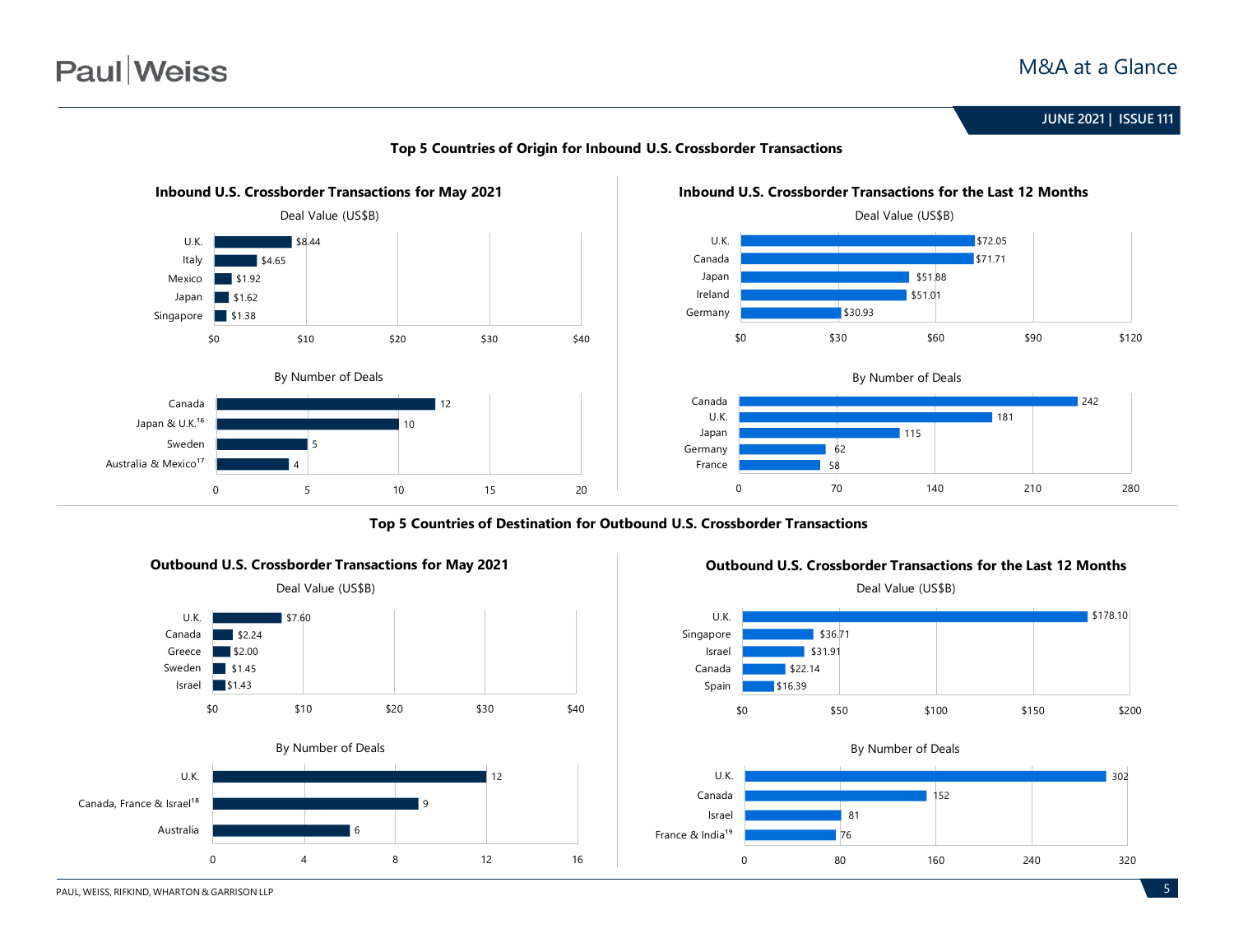# Appendix: M&A Activity – 12 Month Trends





**Global Deal Value (US\$B)**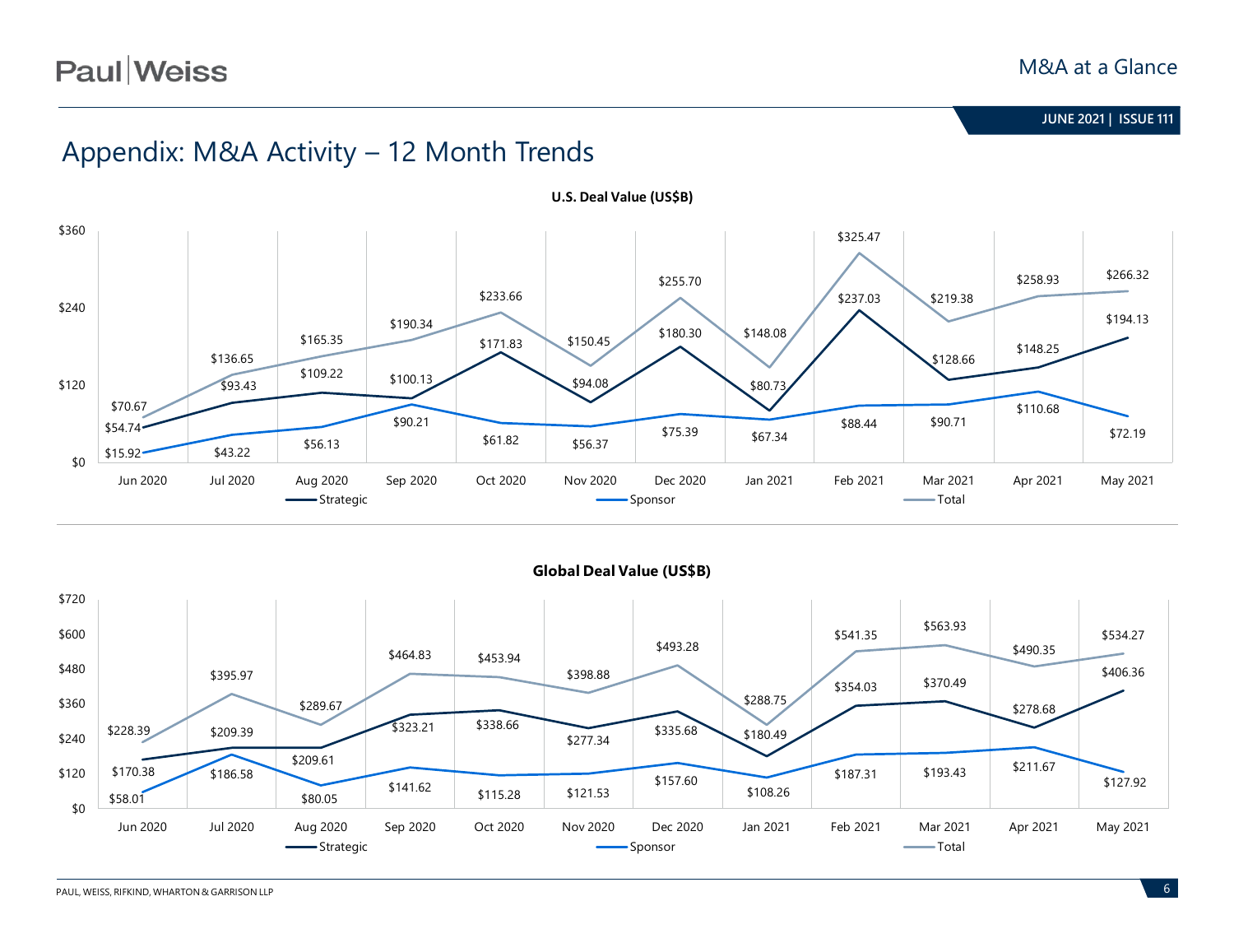

#### **U.S. Number of Deals**



**Global Number of Deals**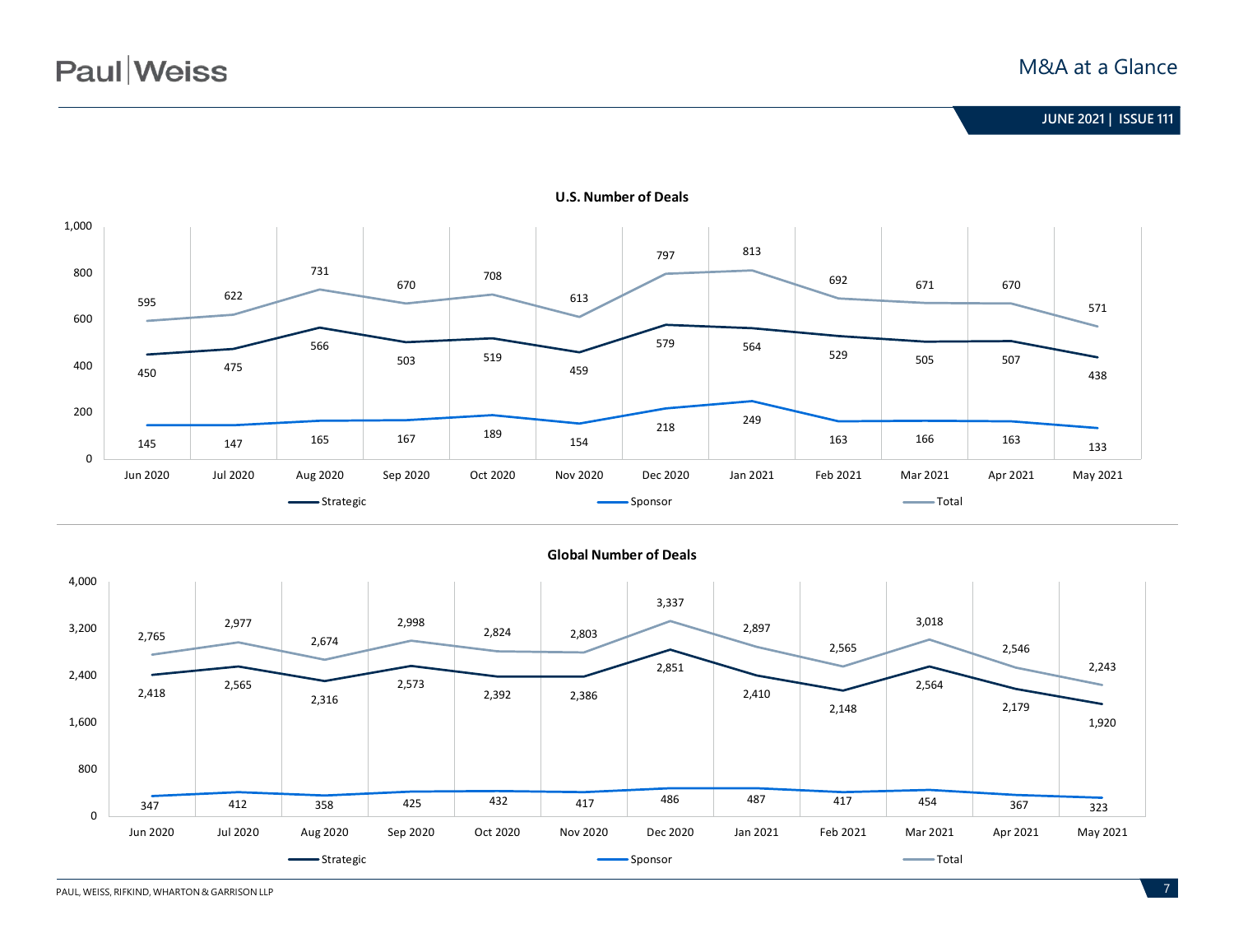## **June 2020 | ISSUE 99 JUNE 2021 | ISSUE 111**



**Inbound U.S. Crossborder Transactions**



PAUL, WEISS, RIFKIND, WHARTON & GARRISON LLP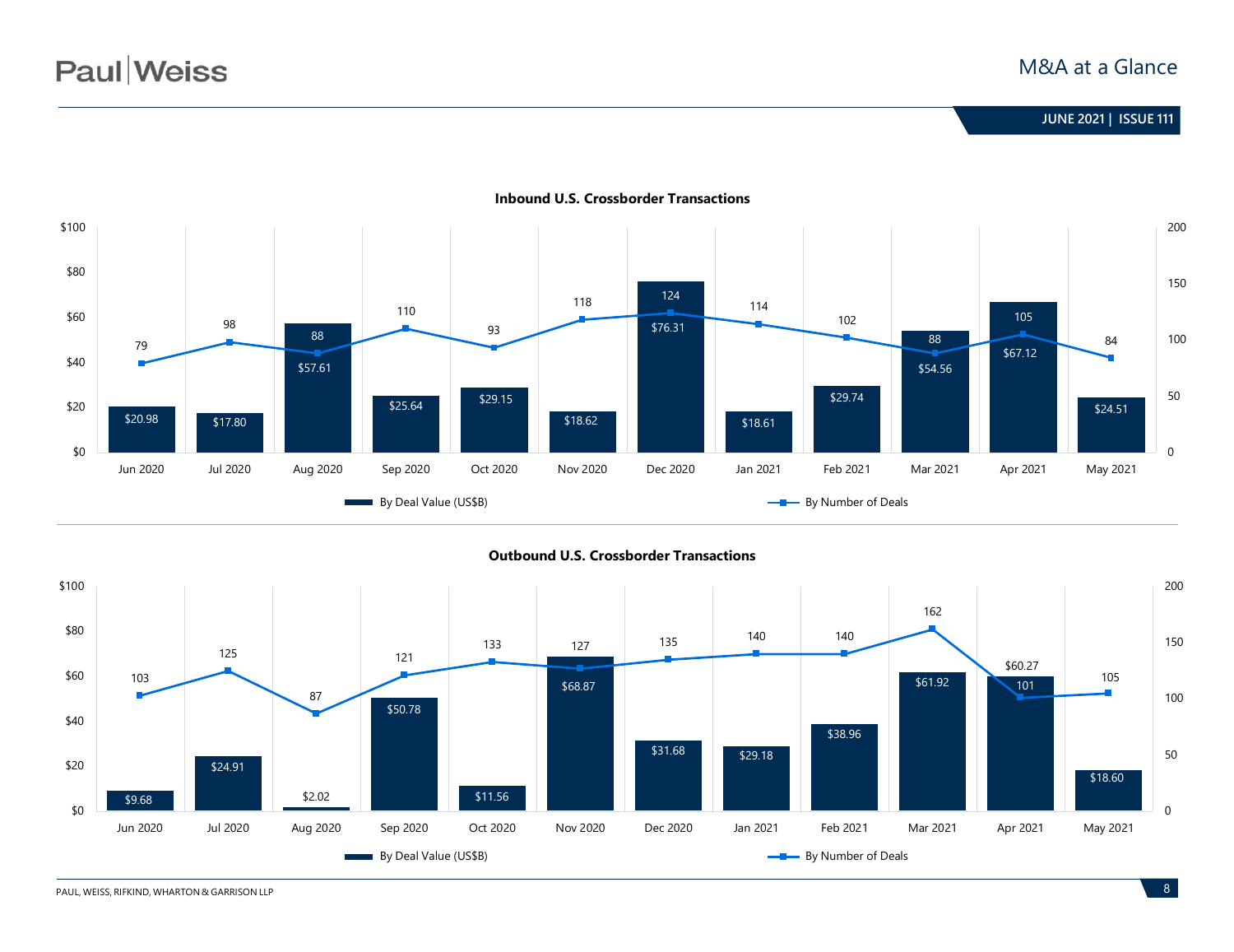## **June 2020 | ISSUE 99 JUNE 2021 | ISSUE 111**



**Global SPAC Acquisitions<sup>21</sup>** 



**U.S. SPAC Acquisitions<sup>20</sup>** 

PAUL, WEISS, RIFKIND, WHARTON & GARRISON LLP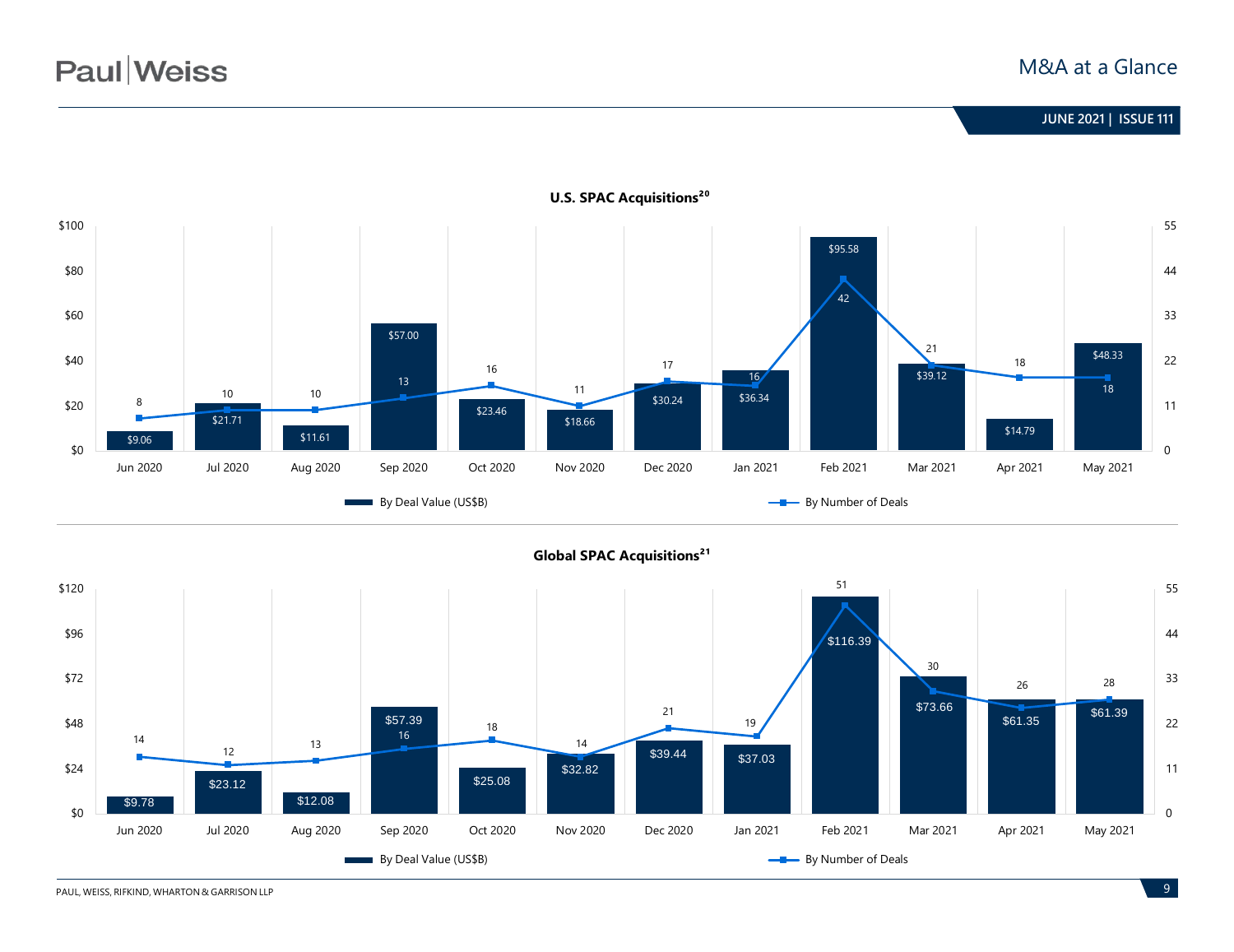

#### **Global Crossborder Transactions**

# Endnotes

- 1. Industries categories are determined and named by Cortex.
- 2. Based on the highest target break fees and reverse break fees payable in a particular deal.
- 3. There were 12 transactions in May 2021.
- 4. Financial and strategic categories are determined by Deal Point Data.
- 5. 10 transactions in May 2021 had a reverse break fee.
- 6. Two transactions in May 2021 involving a financial buyer had a reverse break fee.
- 7. Eight transactions in May 2021 involving a strategic buyer had a reverse break fee.
- 8. Two transactions in May 2021 involved a financial buyer.
- 9. 10 transactions in May 2021 involved a strategic buyer.
- 10. One transaction in May 2021 had a go-shop provision.
- 11. One transaction in May 2021 involving a financial buyer had a go-shop provision.
- 12. Zero transactions in May 2021 involving a strategic buyer had a go-shop provision.
- 13. Due to rounding, percentages may not add up to 100%.
- 14. This data includes both announced transactions for which a definitive merger agreement was reached and filed and those for which a definitive merger agreement was never reached and filed (including withdrawn transactions).
- 15. Unaffected Premium % indicates the difference between the current price per share offered as consideration in the transaction and the "unaffected price", reflected as a percentage. The "unaffected price" is the target's closing stock price on the date that is one calendar day prior to the first public disclosure regarding a potential deal involving the target and on which the target's stock price was unaffected by the news of the deal.
- 16. Each of Japan and the U.K. was the country of origin for 10 transactions in May 2021.
- 17. Each of Australia and Mexico was the country of origin for four transactions in May 2021. There was a total of four inbound U.S. cross border transactions involving private individual acquirers with "unknown" origin in May 2021.
- 18. Each of Canada, France and Israel was the country of destination for nine transactions in May 2021.
- 19. Each of France and India was the country of destination for 76 transactions over the last 12 months.
- 20. This data reflects U.S. targets that have been acquired by a SPAC of any nationality.
- 21. This data reflects both U.S. and non-U.S. targets that have been acquired by a SPAC of any nationality.

The charts on p. 1–2 and 5–10 were compiled using Cortex, and are for the broader M&A market, including public and private transactions of any value. Deal volume by dollar value and average value of deals are calculated fr the subset of deals that include a disclosed deal value. The charts on p. 3-4 were compiled using Deal Point Data, and include acquisitions seeking majority or higher control of U.S. targets valued at \$100 million or highe announced during the period indicated and for which a definitive merger agreement was reached and filed (except with respect to data regarding premiums and hostile/unsolicited offers, which is for all announced deals). "La 12 Months" data is for the period from June 2020 to May 2021 inclusive. Data obtained from Cortex and Deal Point Data has not been reviewed for accuracy by Paul, Weiss.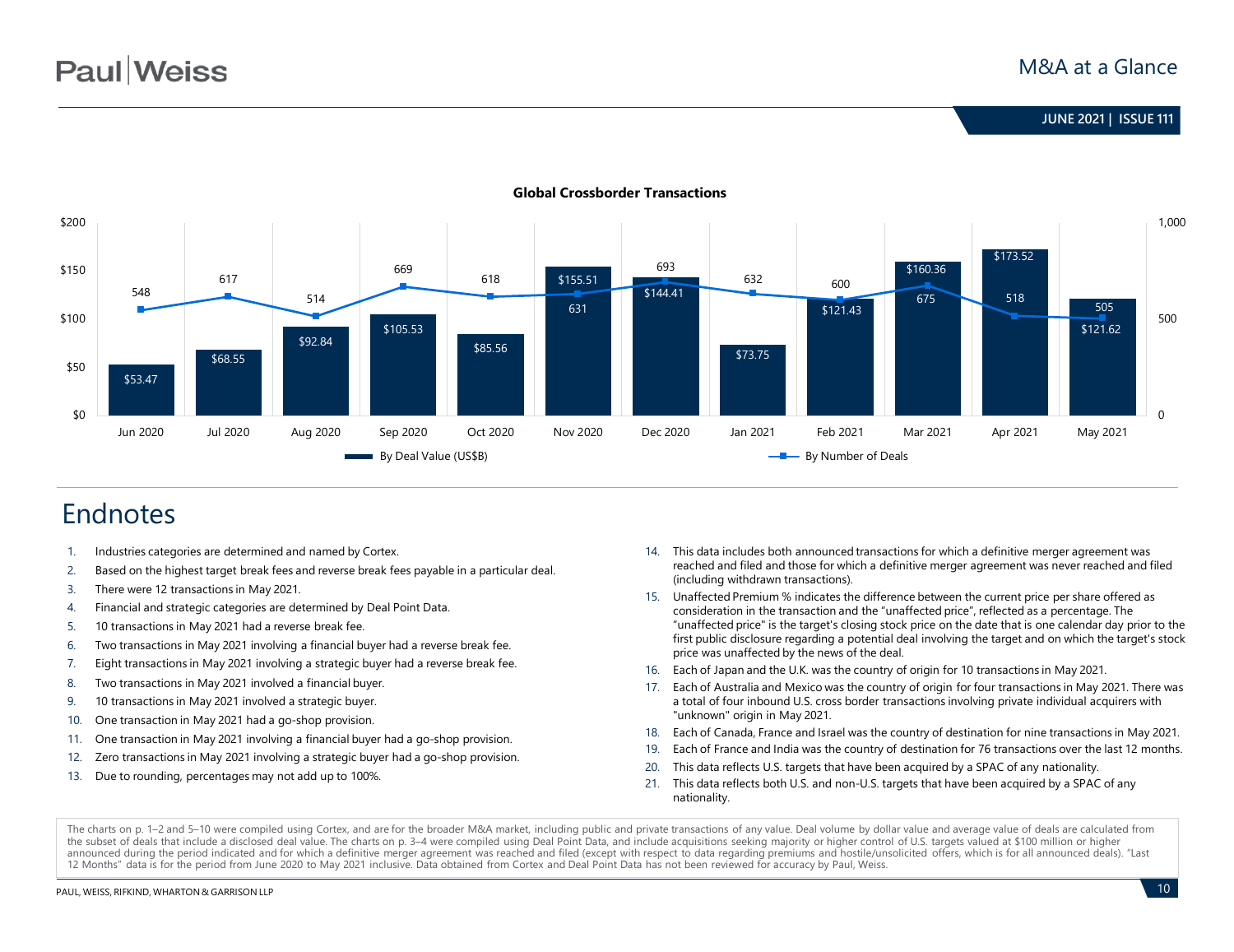# Our Mergers & Acquisitions Practice

Paul, Weiss is a leading law firm serving the largest publicly and privately held corporations and financial institutions in the United States and throughout the world. Our firm is widely recognized for achieving an unparalleled record of success for our clients, both in their bet-the-company litigations and their most critical strategic transactions. We are keenly aware of the extraordinary challenges and opportunities facing national and global economies and are committed to serving our clients' short- and long-term goals.

The Paul, Weiss M&A Group consists of approximately 40 partners and 125 counsel and associates based in New York, Washington, Wilmington, London, San Francisco, Toronto, Tokyo, Hong Kong and Beijing. The firm's Corporate Department consists of more than 75 partners and roughly 300 counsel and associates.

Our M&A Group is among the most experienced and active in the world. We represent publicly traded and privately held companies, leading private equity firms, financial advisors, and other financial institutions and investors in their most important mergers and acquisitions, joint ventures and other strategic transactions. Our expertise advising corporations and private investors in a broad range of sophisticated transactions enables us to identify new opportunities for our clients to realize value. We have particular experience in guiding clients as they engage in proxy battles, company-altering and market consolidating transactions or capital markets transactions.

Recent highlights include advising: QTS Realty Trust in its proposed \$10 billion sale to Blackstone; MGM in its proposed \$8.45 billion sale to Amazon; Advance in the \$150 billion Reverse Morris Trust transaction that will combine AT&T's WarnerMedia business with Discovery; funds managed by affiliates of Apollo Global Management in their proposed \$5 billion acquisition of Verizon Media; Univision Holdings in its proposed \$4.8 billion combination with the content and media assets of Grupo Televisa, S.A.B.; Nuance Communications in its proposed \$19.7 billion sale to Microsoft Corp.; KPS Capital Partners in its proposed \$2.7 billion acquisition of the EMEA food, aerosol and promotional packaging business from Crown Holding; General Electric in the more than \$30 billion combination of its jet leasing unit GE Capital Aviation Services (GECAS) with AerCap Holdings; PRA Health Sciences in its approximately \$12 billion sale to ICON; The Goodyear Tire & Rubber Company in its \$2.5 billion acquisition of Cooper Tire & Rubber Company; Perspecta Inc. in its \$7.1 billion sale to Peraton and Veritas Capital; Inspire Brands in its \$11.3 billion acquisition of Dunkin' Brands Group; Cenovus Energy in its Cdn. \$23.6 billion combination with Husky Energy; The Kraft Heinz Company in the proposed \$3.2 billion sale of its cheese business to Groupe Lactalis; an affiliate of Roark Capital Group in its approximately \$1.5 billion acquisition of the ServiceMaster Brands businesses of ServiceMaster Global Holdings; Teladoc Health in its \$18.5 billion acquisition of Livongo Health; Chevron in its \$13 billion acquisition of Noble Energy; National General Holdings in its \$4 billion sale to The Allstate Corporation; affiliates of Roark Capital in its \$200 million investment in The Cheesecake Factory; General Atlantic, as lead investor in a consortium, in its \$8.7 billion acquisition of 58.com; The Medicines Company in its \$9.7 billion sale to Novartis; the Special Committee of the Board of Directors of Pattern Energy Group in its approximately \$6.1 billion sale to Canada Pension Plan Investment Board; Aptiv in its \$4 billion autonomous driving joint venture with Hyundai Motor Group; the Special Committee of the Board of Directors of CBS Corp. in its merger with Viacom to form ViacomCBS, a combined company with an enterprise value of more than \$40 billion; Elanco Animal Health in its \$7.6 billion acquisition of the animal health business of Bayer AG; funds managed by affiliates of Apollo Global Management in their \$2.7 billion acquisition of Shutterfly; the Independent Directors of Avon in its \$3.7 billion sale to Natura & Co.; KPS Capital Partners in its \$1.8 billion acquisition of Howden from Colfax; Trane Technologies in the \$15 billion Reverse Morris Trust spin-off and merger of its industrial business with Gardner Denver Holdings; Chevron in its proposed \$50 billion acquisition of Anadarko Petroleum; General Electric in the \$21.4 billion sale of its BioPharma business to Danaher Corporation; Encana Corp. (now known as Ovintiv) in its \$7.7 billion acquisition of Newfield Exploration Company; IBM in its \$34 billion acquisition of Red Hat; the Board of Directors of Harris Corporation in its \$37 billion merger of equals with L3 Technologies to form L3Harris Technologies; CSRA in its \$9.7 billion sale to General Dynamics; Bioverativ in its \$11.6 billion sale to Sanofi; ADP in its successful proxy contest against Pershing Square; and Agrium in its \$36 billion merger of equals with Potash Corp. of Saskatchewan.